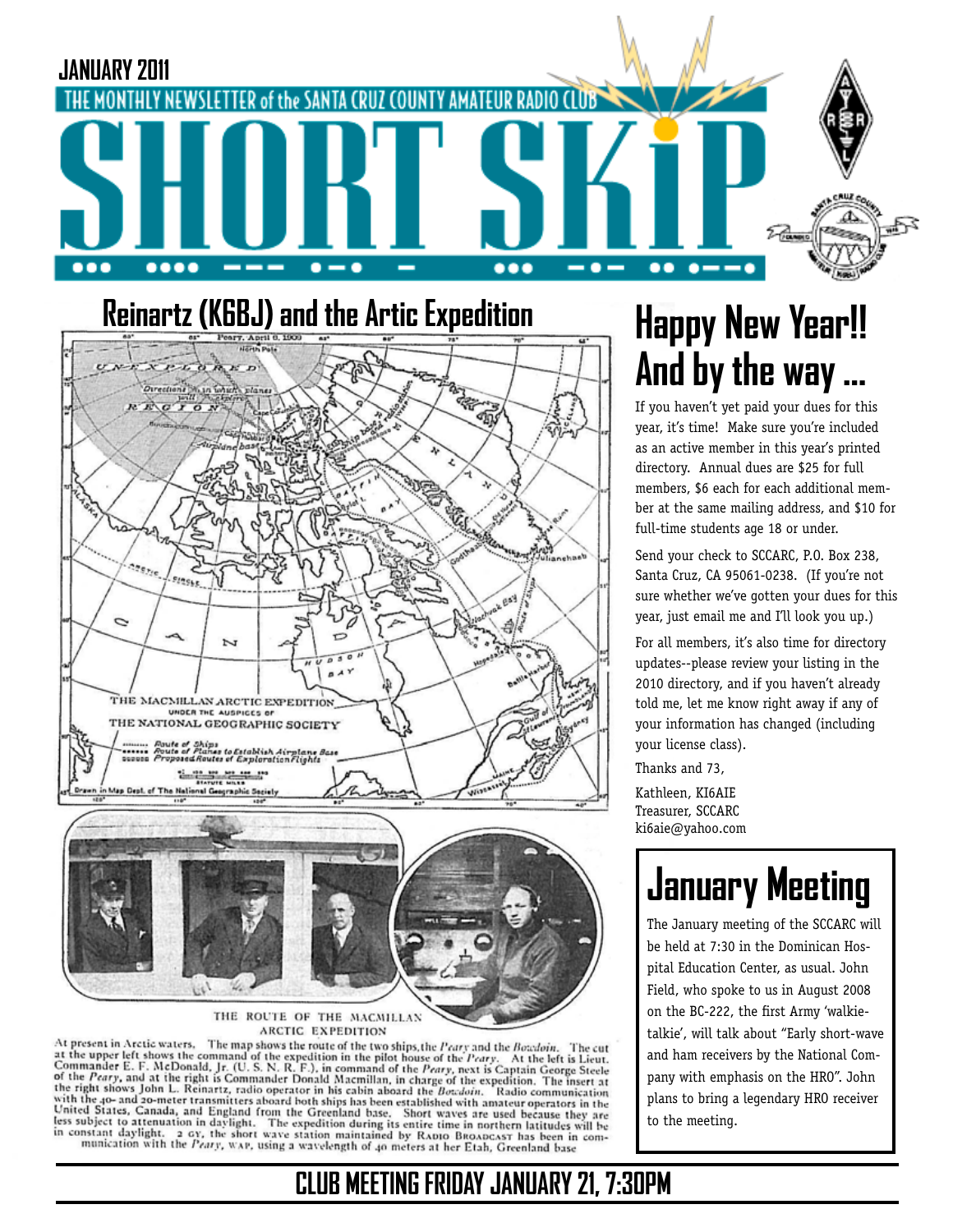## **Popular Electronics — May 1960<br>***...... Ham of the Month***......**

John L. Reinartz, K6BJ, put his first ham station on the air in 1908 at the age of 14, earning the money to buy the parts as a 10-cents-a-day blacksmith's<br>helper. In 1923, he and Fred Schnell worked M. Leon Deloy in Nice, France, from Connecticut on 100 meters for the first two-way crossing of the Atlantic Ocean via short-wave radio. They used a special transmitter circuit John had developed and the "Reinartz" tuner he invented in 1921 to achieve an hour-long transatlantic communication on each of two successive nights.



Two years later, in 1925, John published his theory of how short-wave signals are reflected above the earth and returned to it many miles away. Using this theory, he managed to work 5TS in California from Connecticut at high noon on 20 meters--- an almost unbelievable accomplishment at that time.

Among many other accomplishments, John Reinartz developed a regenerative detector and a loop antenna for use in microwave radar. In recognition of his outstanding work, he was made a "Fellow" of the Institute of Radio Engineers in 1958.

On January 30, at the age of 66, John retired as head of the Amateur Department of the Eimac Tube Company in order to devote all his time to hamming and fishing. We at POPULAR ELECTRONICS join all his other friends in saying, "Well done, John L. Reinartz, K6BJ, a real ham!"



### **Radio Politics**

New life for a ham radio emergency communications measure. This as the Amateur Radio Emergency Communications Enhancement Act is re-introduced before Congress. Norm Seeley, KI7UP, reports:

The Amateur Radio Emergency Communications Enhancement Act, which died at the end of the 111th Congress, has been reintroduced in the 112th Congress as HR 81. According to an ARRL credited posting on Facebook, the sponsor is Representative Sheila Jackson Lee of Texas.

The objective of the bill which is supported by the ARRL is for the Secretary of Homeland Security to study the uses and capabilities of Amateur Radio communications in emergencies and disaster relief. Also it would identify and make recommendations regarding impediments to amateur radio communications, such as the effects of private land use regulations on residential antenna installations.

Representative Jackson Lee first introduced the bill as HR 2160 in the 111th Congress in April 2009. It gained an additional 41 co-sponsors but did not progress out of the committee of jurisdiction. A similar bill introduced in the Senate as S 1755 as made it all the way through that body in December 2009, but likewise was not taken up by the House. Now, in 2011, a lot of hams are hoping that this latest version will make it though both houses of Congress and become the law of the land.

—Amateur Radio Newsline

#### **Bill Walters W6PAD, SK**



He was born June 19, 1924 in Southern California. He was a resident of Aptos for over 20 years prior to living in San Lorenzo and Oakland California. He was a very skilled Electrician and member of the Electrical Workers Local Union No. 595 for over 50 years. There was never an electrical problem he could not solve.

He was a life long amateur radio operator W6PAD helping rescue operations after the Loma Prieta earthquake in 1989, and other disasters around the world. Bill was a respected ham radio operator who would experiment with his radio equipment bouncing laser lights off the moon, talking to other ham radio operators all over the world, and working with Stanford University.

He traveled numerous times to Israel, Europe, and England.

He was a decorated World War II survivor who saw many hours of combat, proudly served his country, and like so many survivors, never talked about it. Bill made his home in the house he built in Aptos overlooking Seacliff Beach. Bill never met a stranger, was loved by many, and the world will miss W6PAD! W6 Peter Able Dog: Over and Out-GONE

—Santa Cruz Sentinal

### **Treasurer's Report**

The November 2010 Treasurer's Report presented to the Board of Directors showed that the SCCARC treasury had \$3277.14 in cash and bank accounts (total less encumbrances: \$2443.59). At that time all financial obligations for which invoices had been received had been met. The full Report will be available for review at the January 21 Club meeting .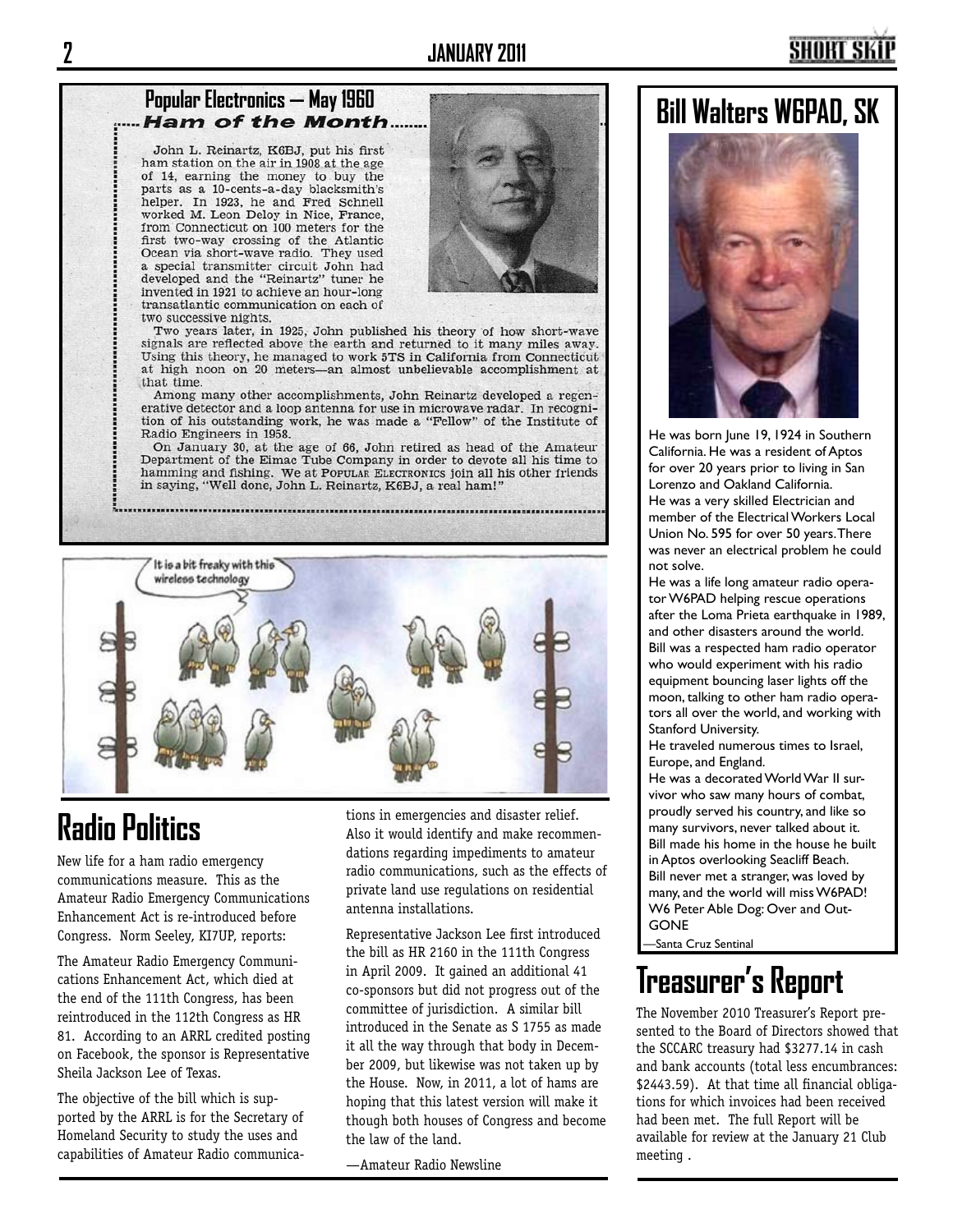### SHORT SKI



Received a call from Gary Baker, N6ARV. He's been traveling in his motor home around CONUS; notes that there is very little activity on 2 meter repeaters. Many in CA are closed. On occasion he shows his military ID card (former USN) and hops a space available flight to anywhere in the world. One USAF flight goes to Alice Springs, Australia often out of Travis AFB, "I'm thinking I might go there," he told me. There was a TV movie, "A Town Called Alice," which was quite popular a few years back. It was an adventure taking place during WWII. Gary owns a house in Perris, CA, another in Rio Vista. He is presently building another in Nevada where he is near Art Bell's QTH. "I want to put up some antennas," said Gary. Antenna restrictions plague him at Rio Vista. We hope to resume our CW QSOs in the future. Before the '89 quake, Gary and I had a daily 0830 CW rag chew. After the quake, his ham shack in Watsonville looked like the inside of a tumble clothes dryer.

Donna, AB6XJ, and I saw Rick, N6GOW, recently at the Santa Cruz Diner. Rick is in a battery-powered wheelchair and said that we are winning the legal drive to reopen the Vets' building and his ham station. As veterans, the Military Officers Association was helping to get the building back in commission. Rick has been operating that station for a couple of decades and helps out in emergencies. When I told him that I didn't see his antennas, he told me that they had been repositioned at the rear of the building. Rick wrote a book about his adventures as a navy torpedoman aboard destroyers in WWII. He was in several major battles in the South Pacific. He said that a kamikaze plane struck the ship next to his.

I missed our club Christmas party due to an out-of-town commitment. Rich Hanset, KI6EH attended. He and XYL Lee, KC6BML, also own a motor home and spend winters down in Southern California where they own a trailer pad. They keep their 53- foot powerboat Seaweed at their home dock in

Discovery Bay. I've crewed with Rich many times and when we used to work with the Pacific Offshore Powerboat Association in the late 1980s. For about three or four years many of our club members helped provide communications for the highspeed boats. It was exciting to see those big boats coming out of the Moss Landing fog with engines roaring and 20 foot high rooster tails following. Rich was a major coordinator/planner for communications and boat assignments. For races in two successive years I was positioned in a 42-foot sailboat under the Golden Gate bridge. We did manage some emergency communications when one of the big boats flipped over. We called for the rescue boat who pulled two survivors from the cold bay waters.

SK. We lost Bill Walters, W6PAD, this past month. Bill was a long-time club member in the '80s and '90s. He was our club speaker once or more times, speaking on very technical topics on radio theory, meters and test equipment. His working life was spent in electrical/electronics work.

Was working 80 mtr voice on New Year's Day. Was discussing the economy with Terry Parks, N6NUN, maritime mobile, and the move to buy gold. KF6KEI mobile in Los Angeles broke in saying that you didn't have to buy gold, just do as he does; he mines it in the CA deserts! He goes on camping trips to the desert and digs for gold. He recovered 3/4th of an ounce in just three weeks. He estimates the value as nearly \$1000. We had some QSB which precluded my asking him where I might dig. I'm not really much for deserts or digging so may not compete with him.

#### **Notes from Other Clubs**

Coastside ARC in Pacifica (WA6TOW): The officers for 2011 are President: Casey Villyard N6TZE; VP: Ralph Bailey K6DLZ; Secretary: George Fenisey N6GYR; and Treasurer: Frank Erbacher N6FG.

Loma Prieta ARC: The officers for 2011 are President: David Katinsky N2RDT, VP: TBA, Secretary: Jennifer Katinsky N2RDU, Treasurer: Bill Rose N6TVO.

Santa Clara County ARA: A Technician class in November yielded 23 new hams. No plans for upgrade classes. Don AE6PM gave a talk on Introduction to Antenna Modeling. The officers for 2011 are President: Don AE6PM; VP: Fred AE6QL; Secretary: Viki KI6WDS; Treasurer: John Altieri W6HW; Directors: John NU6P and Greg KX6FNA.

### **Welcome New and Returning Members!**

The following members joined (or rejoined) during 2010:

KJ6DKK Brandon Bealer N6UHM Hal Burton KI6UWK Kenneth Coale KJ6ALZ Megan Coale KJ6AMA Susan Coale KJ6CZG Jim Gandrup KJ6HAS Tony Heaney W6JOE Joe Hoover KJ6EVI Jack Kellythorne N1DDY Rich Landsman\* W6NAN Nancy Marquardt KJ6CQC Dean McCollom KJ6LDD Oliver Pitterling W6REV Rick Rice KJ6FFP Robert Ritchey KJ6DAQ James Roszell N6HZ Paul Saffren\* KQ5ONE Jonathan Schneider KJ6JSM Kevin Silva KJ6LBC Cole Taylor KJ6CAE Deleese Taylor WA6FYD Jack Wooldridge\* \*returning member

## **Internet Link Restored**

The internet link to the BJ repeater and shack has been restored.

Special mention and thanks go to Jeff AE6KS, Joe W6JOE, Tom KW6S, Cap KE6AFE and Oliver KJ6LDD. I played only a very minor role

We are most appreciative of Tom who is generously housing the equipment and providing the DSL service. We must also express our sincere thanks to Ron K6EXT who supported this link for the last 3 years or so.

From a technical perspective this is our first use of a 5 GHz link. On the one hand we are less likely to be causing/ receiving interference to/from 2.4GHz users. On the other hand we may discover the link is less reliable due to variable path loss in inclement weather. We are most interested to hear about any failure or degraded connections.

Altogether is was a very excellent exercise in team work.

—Ron W6WO